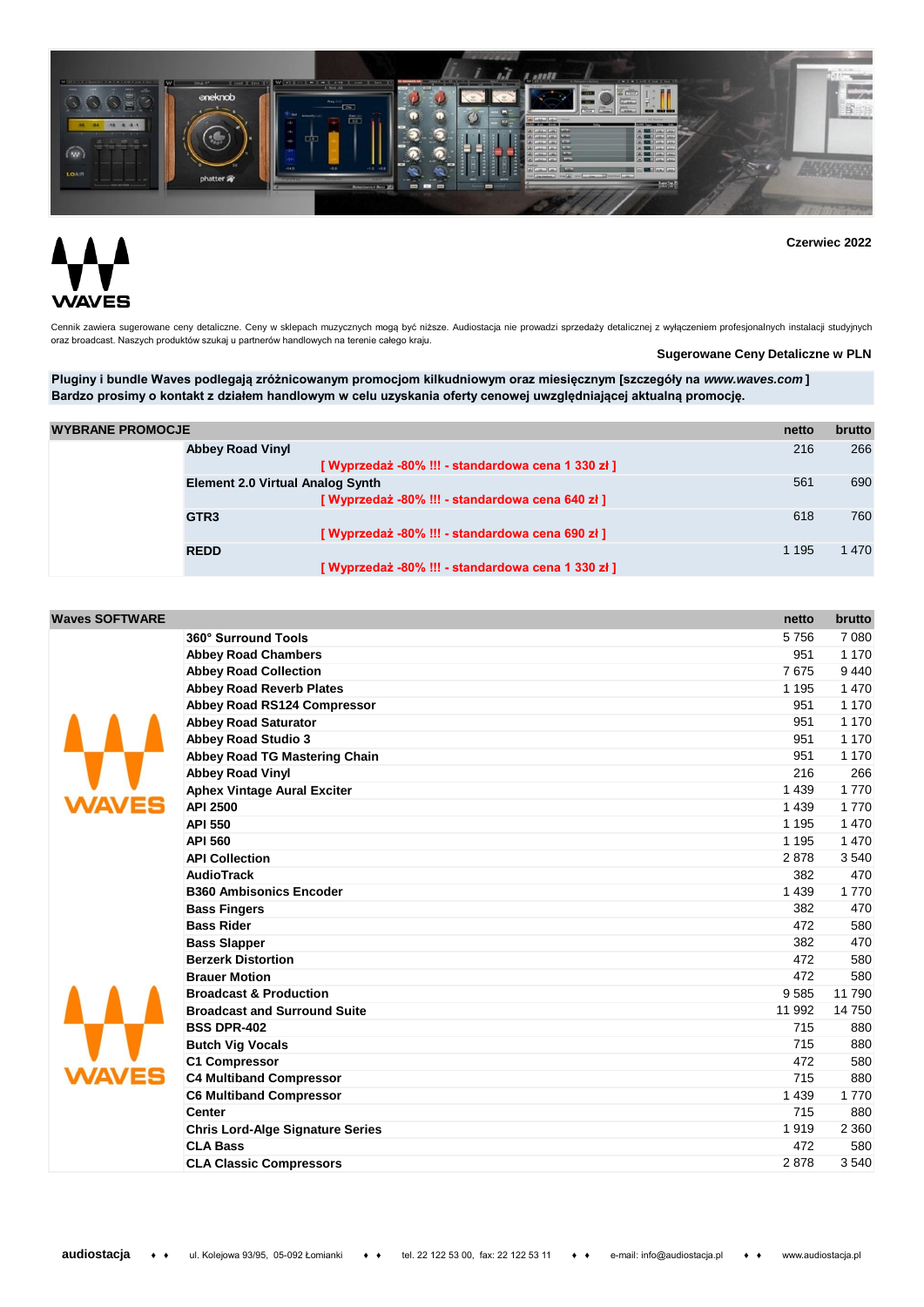## **Waves**

 $\overline{\mathsf{v}}$ 

 $\overline{\mathsf{v}}$ 

 $\mathbf v$ 

Δ

 $\mathbf v$ 

| <b>SOFTWARE</b> |                                                                            | netto              | brutto         |
|-----------------|----------------------------------------------------------------------------|--------------------|----------------|
|                 | <b>CLA Drums</b>                                                           | 472                | 580            |
|                 | <b>CLA Effects</b>                                                         | 472                | 580            |
|                 | <b>CLA Epic</b>                                                            | 951                | 1 170          |
|                 | <b>CLA Guitars</b>                                                         | 472                | 580            |
|                 | <b>CLA MixDown</b>                                                         | 472                | 580            |
|                 | <b>CLA MixHub</b>                                                          | 951                | 1 170          |
|                 | <b>CLANX</b>                                                               | 951                | 1 170          |
|                 | <b>CLA Unplugged</b>                                                       | 472                | 580            |
|                 | <b>CLA Vocals</b>                                                          | 715                | 880            |
|                 | <b>CLA-2A Compressor / Limiter</b>                                         | 1 1 9 5            | 1 470          |
|                 | <b>CLA-3A Compressor / Limiter</b><br><b>CLA-76 Compressor / Limiter</b>   | 1 1 9 5<br>1 1 9 5 | 1 470          |
|                 |                                                                            | 715                | 1 470<br>880   |
|                 | <b>Clarity Vx</b><br><b>Clarity Vx Pro</b>                                 | 3837               | 4720           |
|                 | <b>Clavinet</b>                                                            | 382                | 470            |
|                 | <b>Cobalt Saphira</b>                                                      | 715                | 880            |
|                 | <b>Codex Wavetable Synth</b>                                               | 951                | 1 170          |
|                 | <b>Content Creator Audio Toolkit</b>                                       | 1 4 3 9            | 1770           |
|                 | <b>CR8 Creative Sampler</b>                                                | 171                | 210            |
|                 | Dave Audé EMP Toolbox                                                      | 1 4 3 9            | 1770           |
|                 | Dave Audé Producer Pack                                                    | 2878               | 3540           |
|                 | Dave Clarke EMP Toolbox                                                    | 2878               | 3540           |
|                 | dbx® 160 Compressor / Limiter                                              | 715                | 880            |
|                 | <b>DeBreath</b>                                                            | 472                | 580            |
|                 | <b>DeEsser</b>                                                             | 472                | 580            |
|                 | <b>Diamond</b>                                                             | 14 398             | 17710          |
|                 | <b>Doppler</b>                                                             | 382                | 470            |
|                 | <b>Dorrough Stereo</b>                                                     | 951                | 1 170          |
|                 | Dorrough Surround                                                          | 1 1 9 5            | 1 470          |
|                 | <b>Doubler</b>                                                             | 472                | 580            |
|                 | DTS Neural™ Surround Collection                                            | 2 3 9 8            | 2 9 5 0        |
|                 | Dugan Automixer + Dugan Speech                                             | 2878               | 3540           |
|                 | <b>Eddie Kramer Bass Channel</b>                                           | 472                | 580            |
|                 | <b>Eddie Kramer Drum Channel</b>                                           | 472                | 580            |
|                 | <b>Eddie Kramer Effects Channel</b>                                        | 472<br>472         | 580            |
|                 | <b>Eddie Kramer Guitar Channel</b><br><b>Eddie Kramer Signature Series</b> | 1919               | 580<br>2 3 6 0 |
|                 | <b>Eddie Kramer Vocal Channel</b>                                          | 104                | 128            |
|                 | Electric 200 Piano                                                         | 382                | 470            |
|                 | <b>Electric 88 Piano</b>                                                   | 382                | 470            |
|                 | <b>Electric Grand 80 Piano</b>                                             | 382                | 470            |
|                 | <b>Element 2.0 Virtual Analog Synth</b>                                    | 561                | 690            |
|                 | <b>EMI TG12345 Channel Strip</b>                                           | 1 1 9 5            | 1 4 7 0        |
|                 | eMo D5 Dynamics                                                            | 1 4 3 9            | 1770           |
|                 | eMo F2 Filter                                                              | 187                | 230            |
|                 | eMo Generator                                                              | 187                | 230            |
|                 | eMo Q4 Equalizer                                                           | 285                | 350            |
|                 | Enigma                                                                     | 382                | 470            |
|                 | <b>Essentials</b>                                                          | 8 1 5 4            | 10 030         |
|                 | F6 Floating-Band Dynamic EQ                                                | 472                | 580            |
|                 | <b>Flow Motion FM Synth</b>                                                | 472                | 580            |
|                 | <b>Forensics Package</b>                                                   | 2 3 9 8            | 2950           |
|                 | Genesis                                                                    | 1919               | 2 3 6 0        |
|                 | <b>GEQ Graphic Equalizer</b><br>Gold                                       | 715<br>3837        | 880<br>4720    |
|                 | <b>Grand Masters Collection</b>                                            | 7675               | 9 4 4 0        |
|                 | <b>Grand Rhapsody Piano</b>                                                | 382                | 470            |
|                 | <b>Greg Wells MixCentric</b>                                               | 951                | 1 170          |
|                 | <b>Greg Wells PianoCentric</b>                                             | 715                | 880            |
|                 | <b>Greg Wells Signature Series</b>                                         | 112                | 138            |
|                 | <b>Greg Wells ToneCentric</b>                                              | 618                | 760            |
|                 | <b>Greg Wells VoiceCentric</b>                                             | 715                | 880            |
|                 | <b>GTR Solo</b>                                                            | 236                | 290            |
|                 | GTR <sub>3</sub>                                                           | 618                | 760            |
|                 | <b>H-Comp Hybrid Compressor</b>                                            | 862                | 1 0 6 0        |
|                 | <b>H-Delay Hybrid Delay</b>                                                | 862                | 1 0 6 0        |
|                 | <b>H-EQ Hybrid Equalizer</b>                                               | 862                | 1 0 6 0        |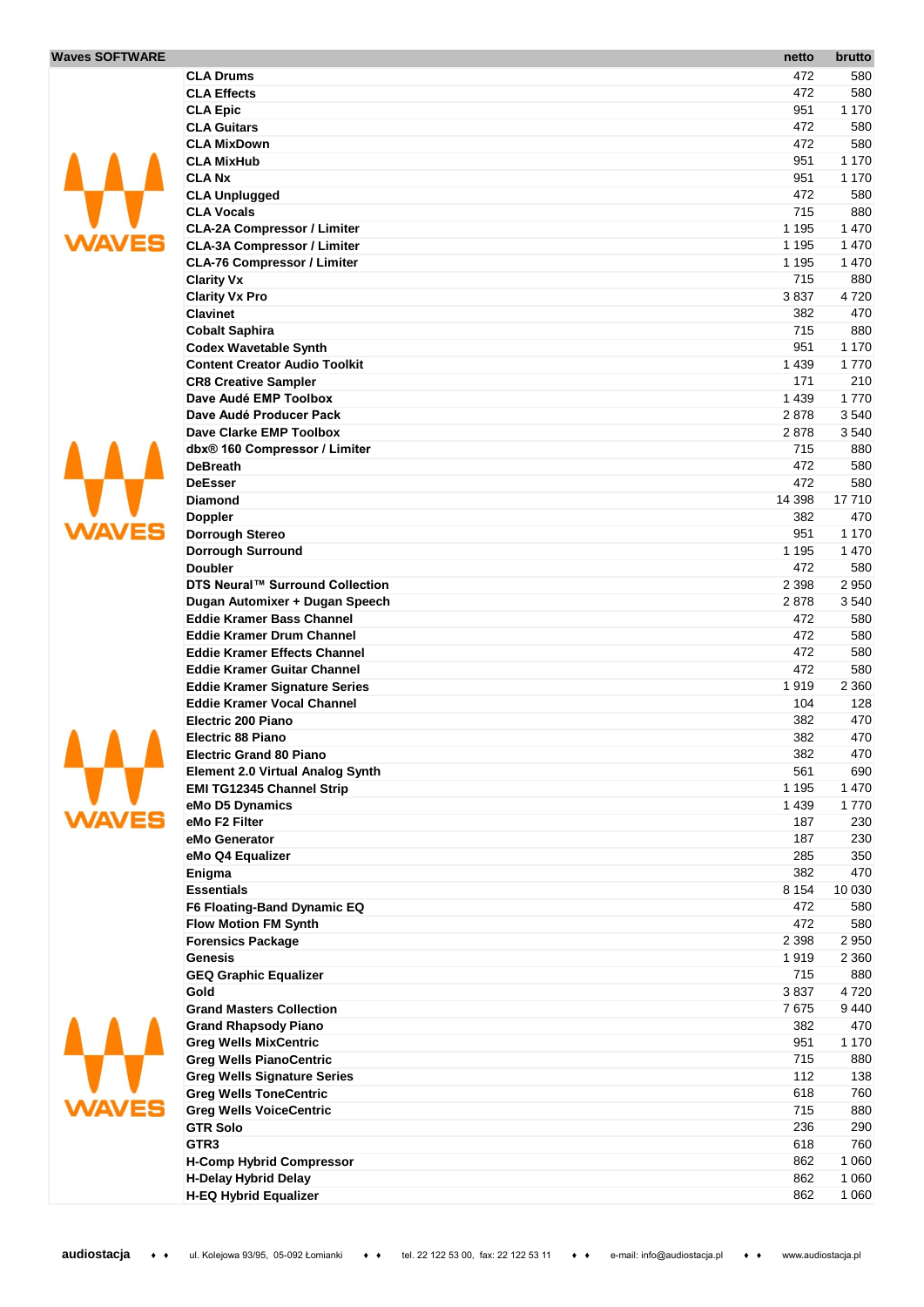## **Waves SOFTWARE**



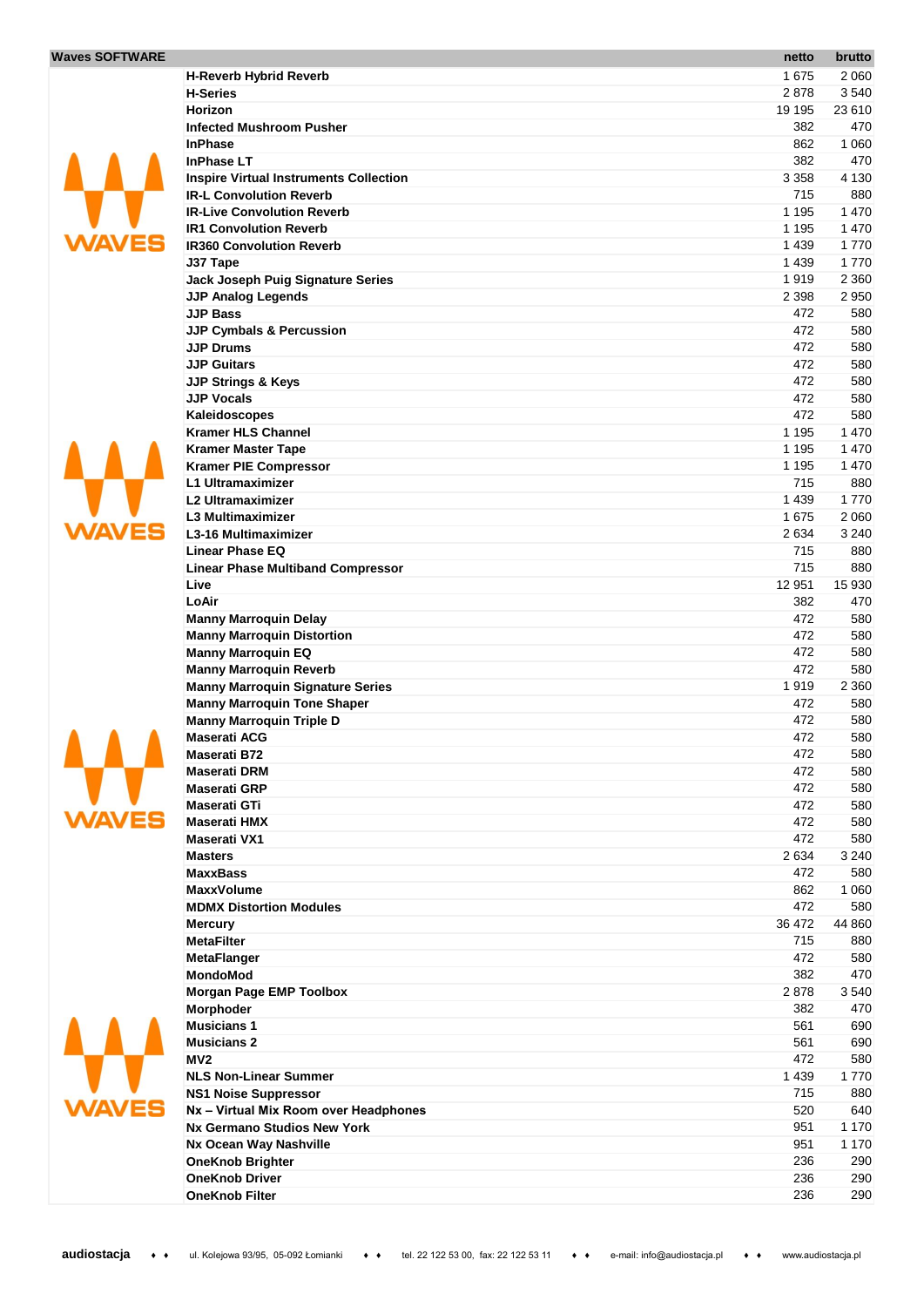





**WAVES** 

|                                            | netto   | brutto  |
|--------------------------------------------|---------|---------|
| <b>OneKnob Louder</b>                      | 236     | 290     |
| <b>OneKnob Phatter</b>                     | 236     | 290     |
| <b>OneKnob Pressure</b>                    | 236     | 290     |
| <b>OneKnob Pumper</b>                      | 236     | 290     |
| <b>OneKnob Series</b>                      | 1 1 9 5 | 1 4 7 0 |
| <b>OneKnob Wetter</b>                      | 236     | 290     |
| <b>OVox Vocal ReSynthesis</b>              | 715     | 880     |
| <b>PAZ Analyzer</b>                        | 618     | 760     |
| Pianos & Keys                              | 1 4 3 9 | 1 7 7 0 |
| <b>Platinum</b>                            | 9585    | 11790   |
| <b>Playlist Rider</b>                      | 715     | 880     |
| <b>Power Pack</b>                          | 951     | 1 1 7 0 |
| <b>Primary Source Expander</b>             | 382     | 470     |
| <b>Pro Show</b>                            | 38 398  | 47 230  |
| <b>PRS SuperModels</b>                     | 618     | 760     |
| <b>PS22 Stereo Maker</b>                   | 472     | 580     |
| <b>PuigChild Compressor</b>                | 216     | 266     |
| <b>PuigTec EQs</b>                         | 1 4 3 9 | 1770    |
| Q-Clone                                    |         |         |
|                                            | 472     | 580     |
| Q10 Equalizer                              | 472     | 580     |
| <b>REDD</b>                                | 1 1 9 5 | 1 470   |
| <b>Reel ADT</b>                            | 1 1 9 5 | 1 470   |
| <b>Renaissance Axx</b>                     | 382     | 470     |
| <b>Renaissance Bass</b>                    | 382     | 470     |
| <b>Renaissance Channel</b>                 | 715     | 880     |
| <b>Renaissance Compressor</b>              | 382     | 470     |
| <b>Renaissance DeEsser</b>                 | 382     | 470     |
| <b>Renaissance Equalizer</b>               | 382     | 470     |
| <b>Renaissance Maxx</b>                    | 1919    | 2 3 6 0 |
| <b>Renaissance Reverb</b>                  | 472     | 580     |
| <b>Renaissance Vox</b>                     | 382     | 470     |
| <b>Restoration</b>                         | 3594    | 4 4 2 0 |
| <b>Retro Fi</b>                            | 951     | 1 170   |
| <b>RS56 Passive EQ</b>                     | 1 1 9 5 | 1 470   |
| <b>S1 Stereo Imager</b>                    | 618     | 760     |
| Scheps 73                                  | 951     | 1 1 7 0 |
| <b>Scheps Omni Channel</b>                 | 715     | 880     |
| <b>Scheps Parallel Particles</b>           | 618     | 760     |
| <b>SD7 Pro Show</b>                        | 58 317  | 71 730  |
| <b>Sibilance</b>                           | 382     | 470     |
| <b>Signature Series Bass and Drums</b>     | 1919    | 2 3 6 0 |
| <b>Signature Series Vocals</b>             | 1919    | 2 3 6 0 |
| <b>Silver</b>                              | 2878    | 3540    |
| <b>Smack Attack</b>                        | 382     | 470     |
| <b>Sound Design Suite</b>                  | 3594    | 4 4 2 0 |
| <b>SoundGrid Rack for VENUE</b>            | 9602    | 11810   |
| SoundGrid Studio + eMotion ST 16 Ch. Mixer | 724     | 890     |
| SoundGrid Studio + eMotion ST 32 Ch. Mixer | 1 1 5 4 | 1420    |
| SoundGrid Studio + eMotion ST 64 Ch. Mixer | 1 4 3 9 | 1770    |
| <b>SoundShifter</b>                        | 715     | 880     |
| <b>SSL 4000 Collection</b>                 | 3594    | 4 4 2 0 |
| <b>SSL E-Channel</b>                       | 1 1 9 5 | 1 4 7 0 |
| <b>SSL EV2 Channel</b>                     | 1 1 9 5 | 1 470   |
| <b>SSL G-Channel</b>                       | 1 1 9 5 | 1 470   |
| <b>SSL G-Equalizer</b>                     | 951     | 1 170   |
| <b>SSL G-Master Buss Compressor</b>        | 1 1 9 5 | 1 470   |
| <b>Studio Classics Collection</b>          | 8 1 5 4 | 10 030  |
| Sub Align                                  | 618     | 760     |
| <b>Submarine</b>                           | 431     | 530     |
| <b>SuperRack</b>                           | 2878    | 3540    |
| <b>SuperTap</b>                            | 382     | 470     |
| <b>Tape, Tubes &amp; Transistors</b>       | 2 3 9 8 | 2 9 5 0 |
| The King's Microphones                     | 472     | 580     |
| <b>Tony Maserati Signature Series</b>      | 1919    | 2 3 6 0 |
| <b>Torque</b>                              | 382     | 470     |
| <b>TRACT System Calibration</b>            | 1919    | 2 3 6 0 |
| TRACT System Calibration + Smaart Di v2    | 3837    | 4720    |
|                                            |         |         |